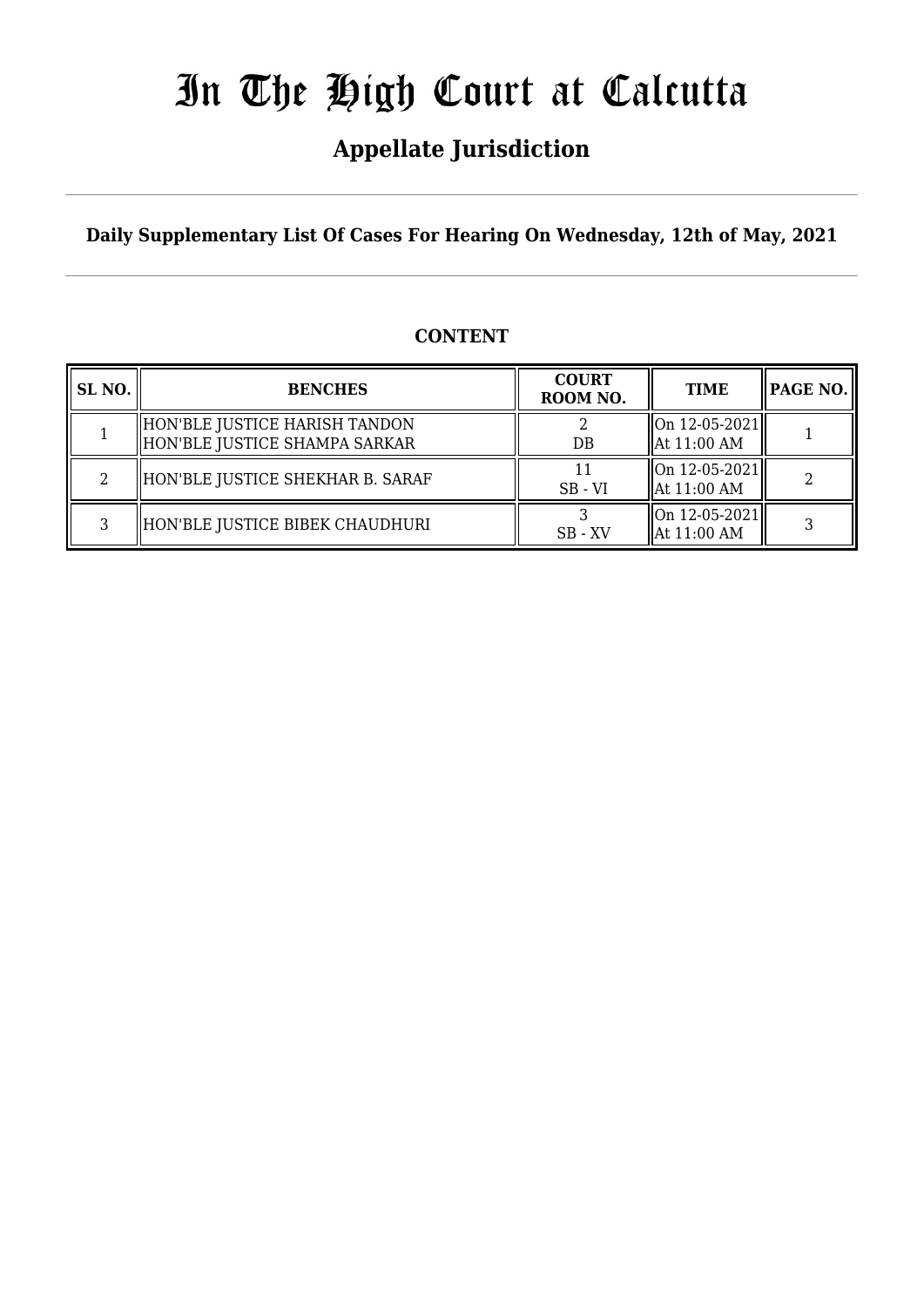

### **Appellate Side**

**DAILY CAUSELIST For Wednesday The 12th May 2021**

### **COURT NO. 2**

### **DIVISION BENCH (DB)**

**AT 11:00 AM**

### **HON'BLE JUSTICE HARISH TANDON HON'BLE JUSTICE SHAMPA SARKAR (VACATION BENCH)**

### **(VIA VIDEO CONFERENCE)**

|   |                                 | <b>PIL</b>                                                     |                              |  |
|---|---------------------------------|----------------------------------------------------------------|------------------------------|--|
| 1 | WPA(P)/140/2021<br>(14.05.2021) | <b>FUAD HALIM</b><br>VS<br>UNION OF INDIA AND ORS.             | GULSANWARA<br><b>PERVIN</b>  |  |
| 2 | WPA(P)/148/2021                 | SUSHEEL KUMAR PANDEY<br>VS<br>STATE OF WEST BENGAL<br>AND ORS. | RISHAV KUMAR<br><b>SINGH</b> |  |
|   | IA NO: CAN/1/2021               |                                                                |                              |  |
|   | <b>MANDAMUS APPEAL HEARING</b>  |                                                                |                              |  |
| 3 | MAT/556/2021                    | PREM CHAND JAISWAL                                             | <b>SIBSANKAR</b>             |  |

| 1411133014041 | <b>FILLIVE CHAIND JAIOWAL</b> | <b>JIDJAIVNAIV</b>  |
|---------------|-------------------------------|---------------------|
|               | VS                            | <b>BANDYOPADHAY</b> |
|               | CESC LTD AND ORS              |                     |

IA NO: CAN/1/2021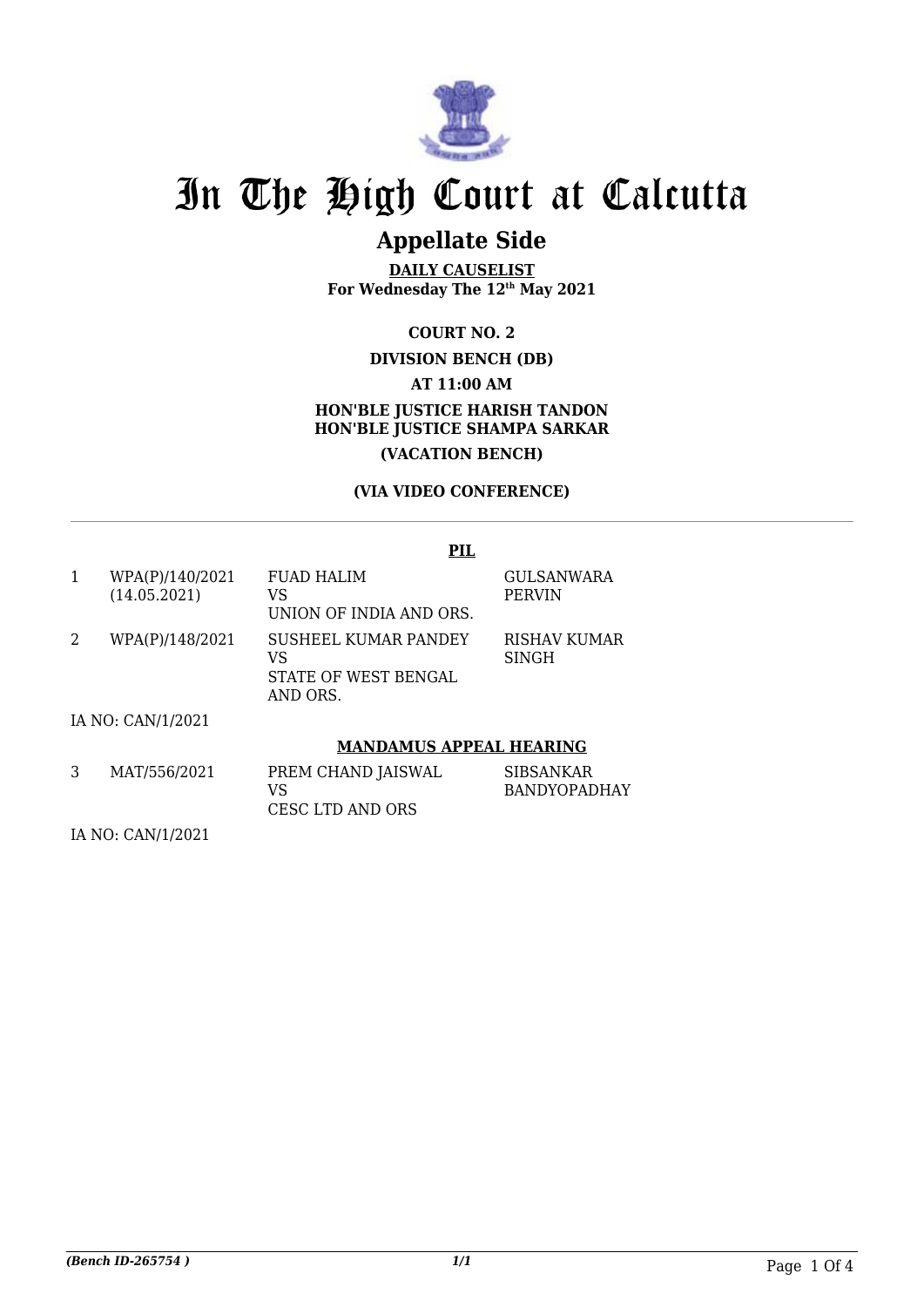

### **Appellate Side**

**DAILY CAUSELIST For Wednesday The 12th May 2021**

**COURT NO. 11 SINGLE BENCH (SB ) AT 11:00 AM HON'BLE JUSTICE SHEKHAR B. SARAF (VACATION BENCH)**

**( VIA VIDEO CONFERENCE )**

#### **WRIT MATTERS**

( MOTIONS )

| 1 | WPA/10487/2021 | RAVI KANT<br><b>VS</b><br>UNION OF INDIA AND ORS.                                 | <b>MANAS KUMAR DAS</b> |
|---|----------------|-----------------------------------------------------------------------------------|------------------------|
| 2 | WPA/10489/2021 | <b>SHIB SANKAR KAR</b><br>VS<br>STATE OF WEST BENGAL<br>AND ORS.                  | <b>SHAMIM UL BARI</b>  |
|   |                | <b>CIVIL REVISION</b>                                                             |                        |
|   |                | (APPLICATION)                                                                     |                        |
| 3 | CO/757/2021    | NIWAS DAGA<br><b>VS</b><br>ARMSTRONG INVESTMENT<br>PRIVATE LIMITED                | TAPAS SAHA             |
| 4 | CO/761/2021    | LAXMI NIWAS DAGA<br>VS<br>MEENAKSHI TEA COMPANY<br>LIMITED                        | TAPAS SAHA             |
| 5 | CO/765/2021    | SANDIP BAZAZ<br><b>VS</b><br>ARMSTRONG INVESTMENT<br><b>PVT LTD</b>               | <b>TAPAS SAHA</b>      |
| 6 | CO/1173/2021   | CENTRAL ARYA ROAD<br><b>TRANSPORT</b><br><b>VS</b><br><b>SAROJ THAKAR AND ORS</b> | DEBABRATA ROY          |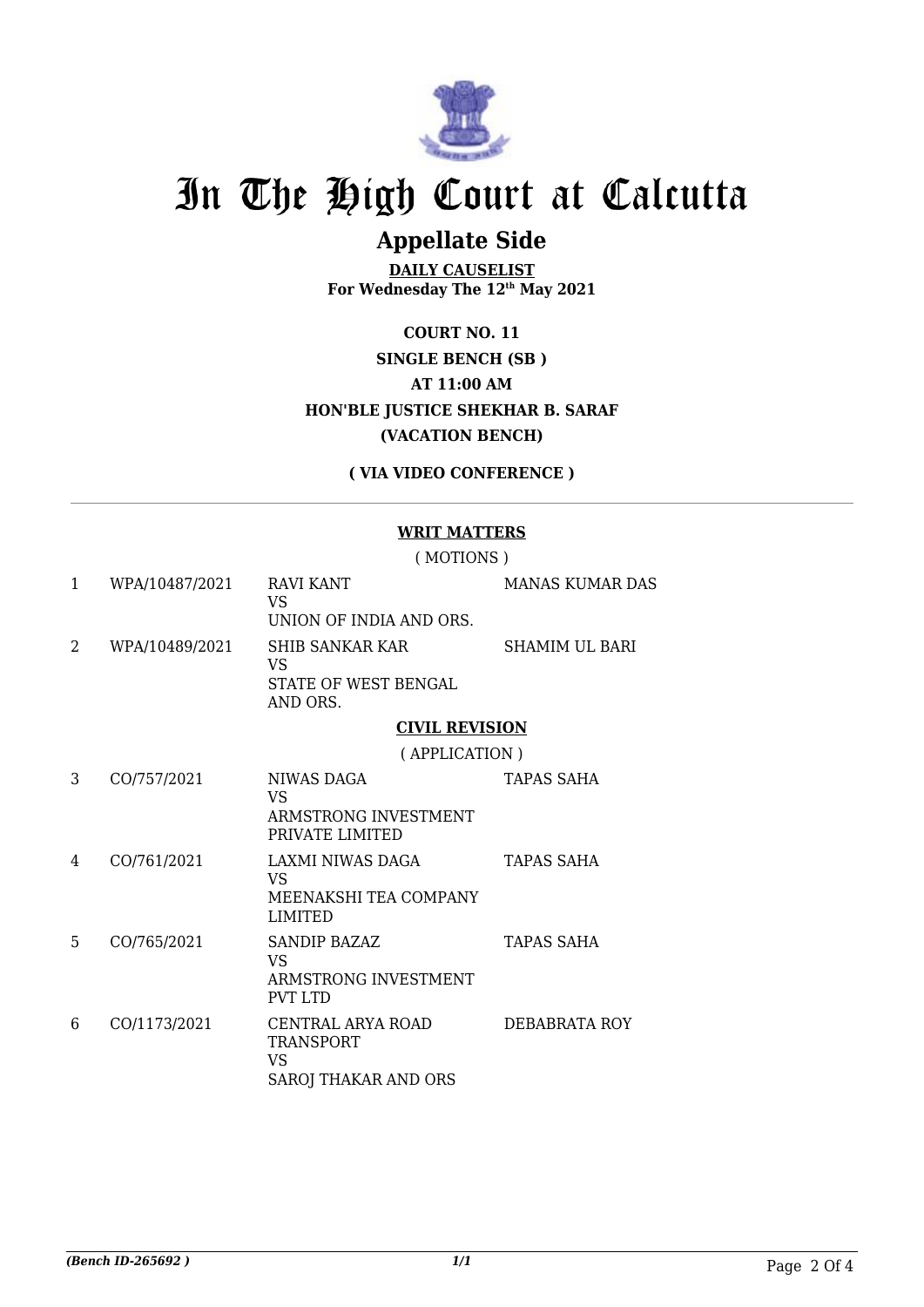

### **Appellate Side**

**DAILY CAUSELIST For Wednesday The 12th May 2021**

**COURT NO. 3 SINGLE BENCH (SB ) AT 11:00 AM HON'BLE JUSTICE BIBEK CHAUDHURI (VACATION BENCH)**

**(VIA VIDEO CONFERENCE)**

#### **MOTION**

| 1 | CO/759/2021    | DEEPAK POLYMERS<br>PRIVATE LIMITED<br>VS<br>ANCHOR INVESTMENT<br>PRIVATE LIMITED                   | TAPAS SAHA                            |
|---|----------------|----------------------------------------------------------------------------------------------------|---------------------------------------|
| 2 | CO/763/2021    | <b>SONAL BAZAZ</b><br><b>VS</b><br>ARMSTRONG INVESTMENT<br>PRIVATE LIMITED                         | TAPAS SAHA                            |
| 3 | WPA/2970/2021  | RAMA PAUL<br><b>VS</b><br>STATE OF WEST BENGAL<br>AND ORS.                                         | SUDIP GHOSH<br><b>CHOWDHURY</b>       |
| 4 | WPA/10309/2021 | PARASH NATH ROY<br><b>VS</b><br><b>STATE OF WEST BENGAL</b><br>AND ORS.                            | KAKALI NASKAR                         |
| 5 | WPA/10488/2021 | MOHAMMED ZAFAR<br><b>VS</b><br><b>CESC LIMITED AND</b><br><b>OTHERS</b>                            | KAUSHIK GHOSH                         |
| 6 | WPA/10490/2021 | <b>SOLAR PAINTS PVT LTD</b><br>VS.<br>REGIONAL PROVIDENT<br>FUND COMMISSIONER AND<br><b>OTHERS</b> | <b>DWIP RAJ BASU</b>                  |
| 7 | WPA/10492/2021 | <b>INDRANIL ROY</b><br><b>VS</b><br>STATE OF WEST BENGAL<br>AND ORS.                               | <b>MUNSHI ASHIQUE</b><br><b>ELAHI</b> |

### **ADMISSION OF APPEAL**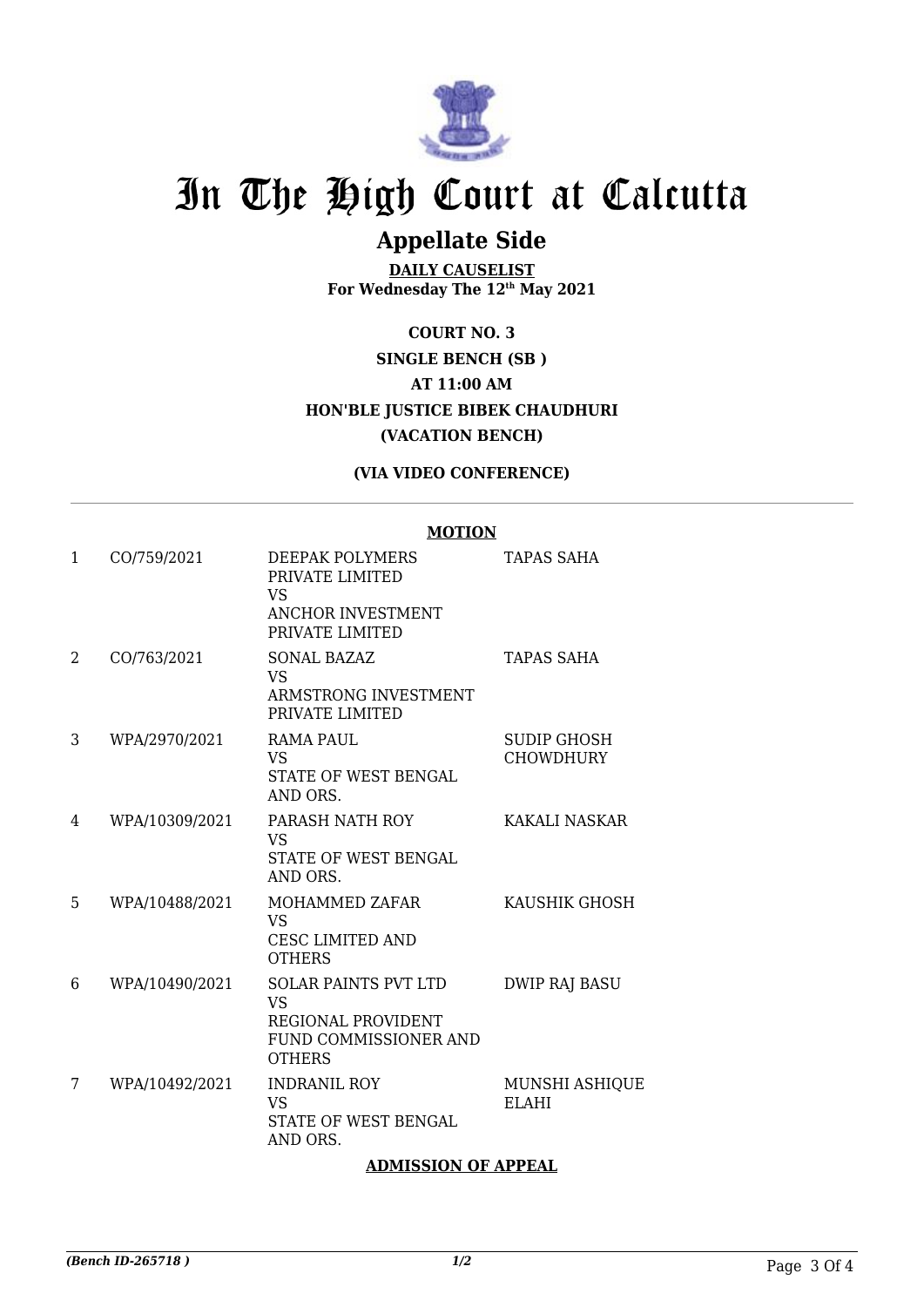8 CRA/202/2021 RAJESH MONDAL AND ORS VS STATE OF WEST BENGAL Sumanta Das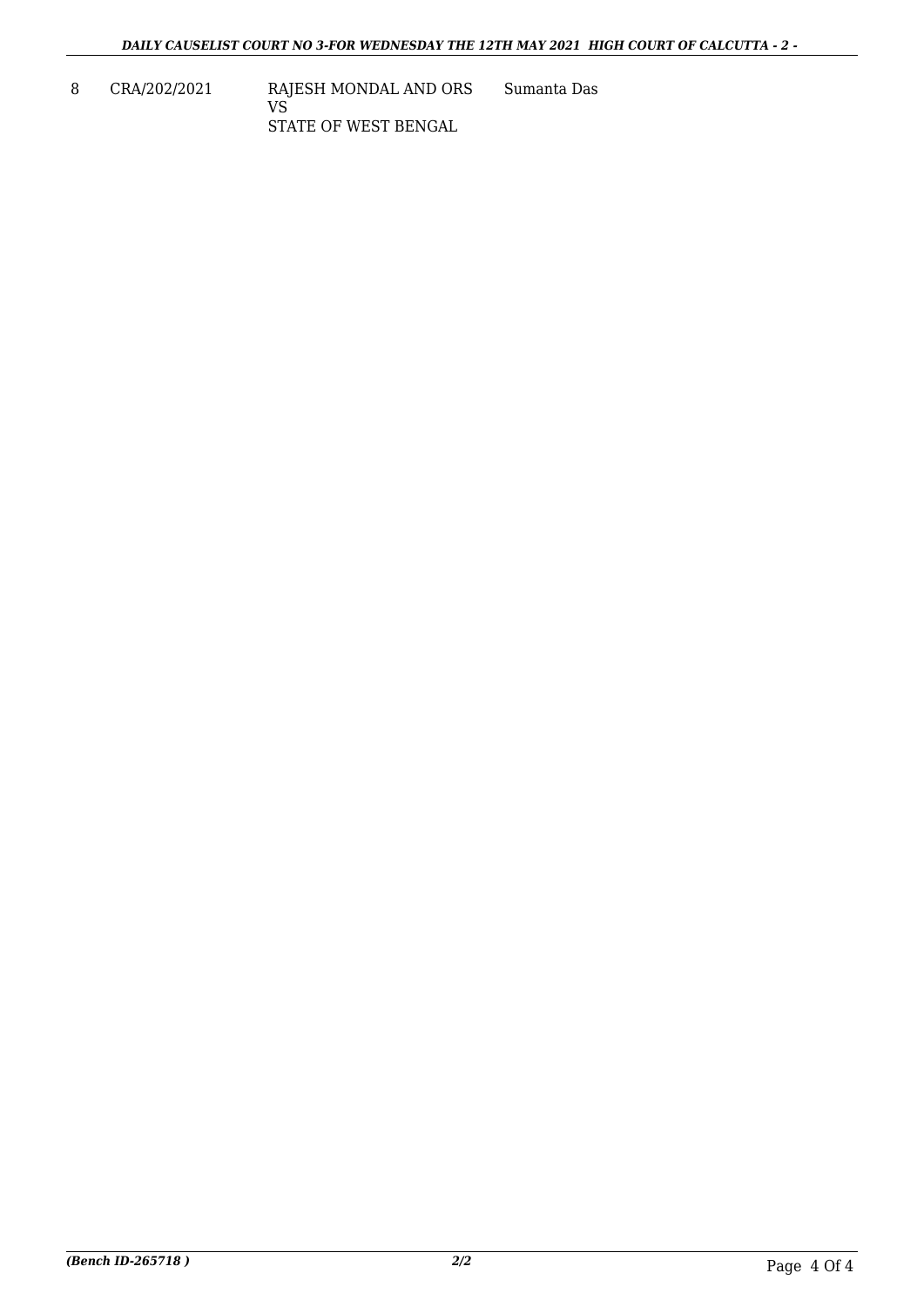

## Calcutta High Court **In The Circuit Bench at Jalpaiguri Appellate Side**

**DAILY CAUSELIST For Wednesday The 12th May 2021**

**COURT NO. 3 SINGLE BENCH (SB-II) AT 11:00 AM HON'BLE JUSTICE BIBEK CHAUDHURI VACATION BENCH**

**(VIA VIDEO CONFERENCE)**

### **HEARING FROM PRINCIPAL BENCH**

#### **MOTION**

| CO/62/2021 | AJIT KUMAR AGARWALA<br>VS<br><b>SMT MEENA RASAILY AND</b><br>ORS                      | SOUMYAJIT NANDY   |
|------------|---------------------------------------------------------------------------------------|-------------------|
| CO/63/2021 | <b>TERAI RESORTS AND</b><br>COUNTRY CLUB PVT LTD<br>VS<br>SMT SARDA TAMANG AND<br>ORS | SOUMYAJYOTI NANDY |